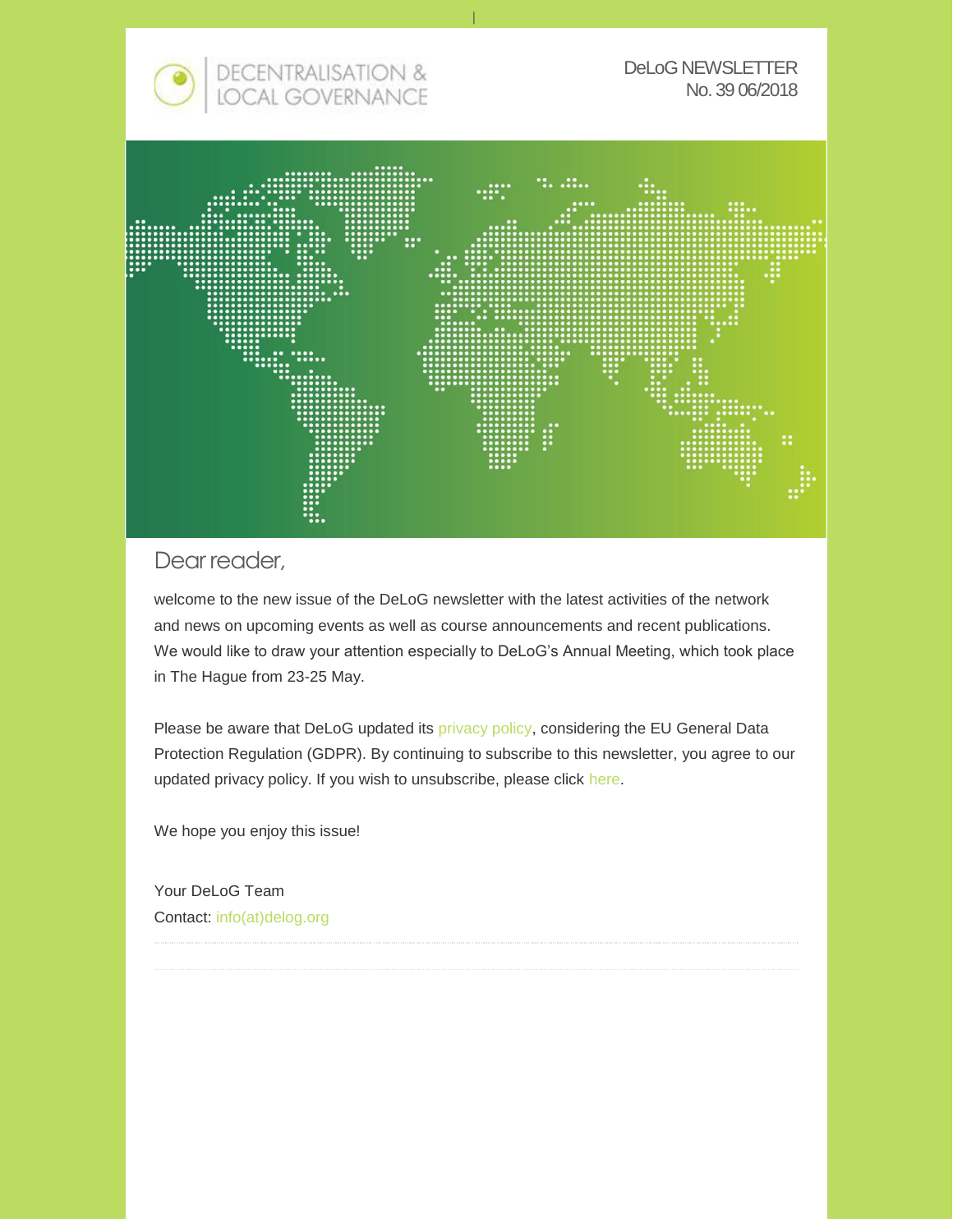# DeLoG Activities

## 13th DeLoG Annual Meeting in The Hague

From 23-25 May, the 13th Annual Meeting of the Development Partners Network on Decentralisation and Local Governance (DeLoG) took place in The Hague, Netherlands. It was hosted by the International Cooperation Agency of the Association of Netherlands Municipalities (VNG International) and over 30

![](_page_1_Picture_3.jpeg)

participants from 19 DeLoG member- and partner organisations attended. This year's meeting had a special focus on decentralisation and local governance in fragile contexts and on migration and forced displacement. Furthermore, discussions focussed on DeLoG's workstreams on urban and territorial governance, fiscal decentralisation and local financing as well as localising the SDGs. Participants had the opportunity to address these topics in working groups, and to develop DeLoG's work plan for the upcoming year.

## Webinar on Decentralisation and Local Governance in fragile and conflict-affected settings

![](_page_1_Picture_7.jpeg)

On June 13 a DeLoG webinar will be hosted by Nicolas Garrigue (UNDP), which aims to provide an enhanced understanding of the role that local governance can play in securing sustainable pathyways to peace and development in fragile and conflict-affected settings, and of the different factors that

shape the success of decentralisation and local governance approaches in such contexts. The webinar is open to the public.

# News from our Members & Partners

Renewed partnerships to monitor the state of local democracy and achieve the SDGs at the heart of the UCLG Executive Bureau

From 23-26 May, the UCLG (United Cities and Local Governments) Executive Bureau met in Strasbourg, France. This meeting took place under the theme 'Inclusive and Safe Cities: Key for Sustainable Development', and was for the first time organised together with UN-Habitat and provided a space for dialogue between all

![](_page_1_Picture_14.jpeg)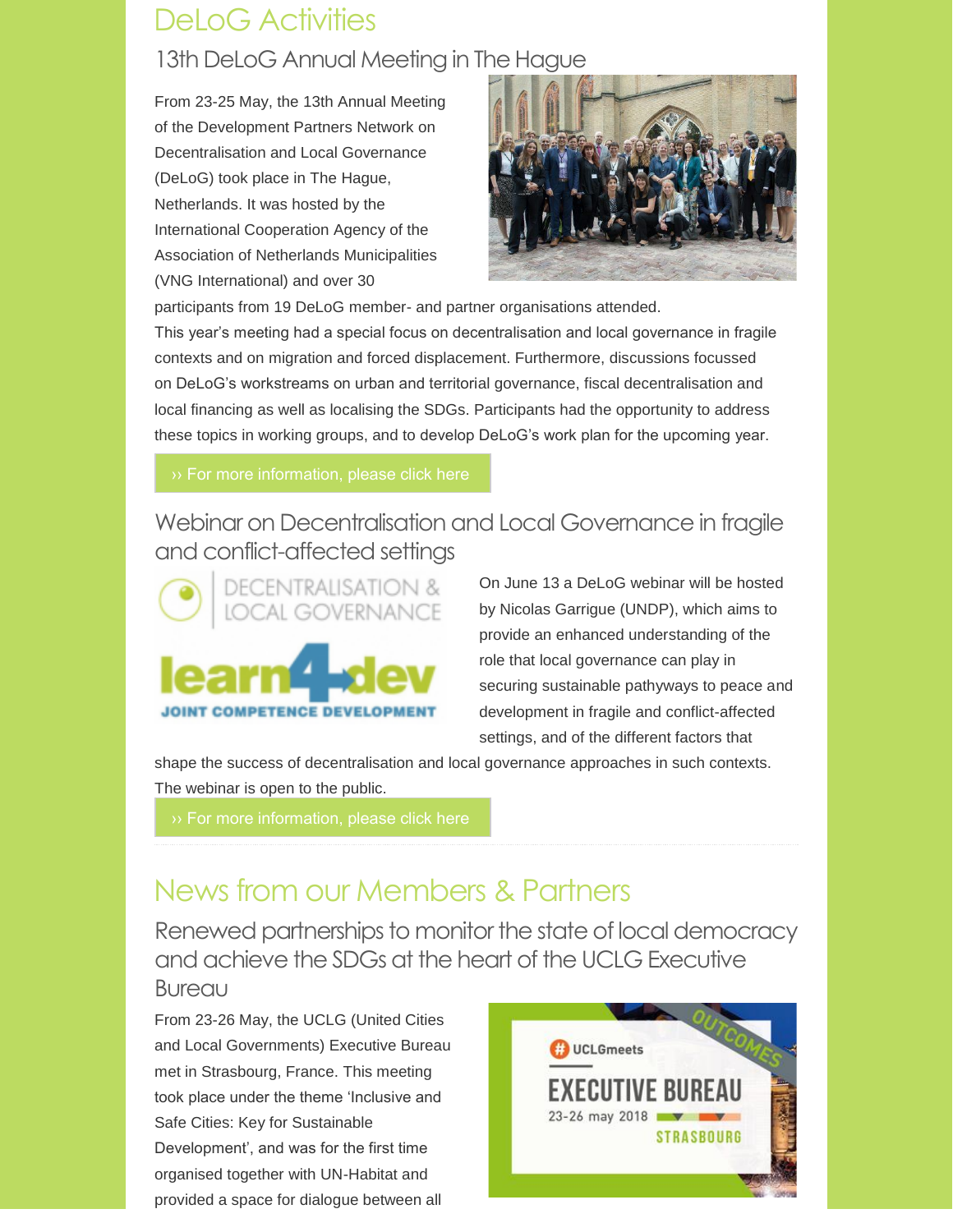levels of government.

The 2018 edition of the Executive Bureau focused on the key priorities of local and regional governments for the global goals. The debates in Strasbourg created the opportunity to share experiences at local and national level and to pave the way for a greater structural dialogue between different spheres of government, essential to achieve the implementation of the 2030 Agenda.

#### Launch of DEVCO Academy

The EU Directorate-General DEVCO's online learning platform, the DEVCO academy, has been launched.This new public platform provides free access to DEVCO's learning resources covering a

![](_page_2_Picture_5.jpeg)

wide range of relevant topics, including development policies, thematic areas, methodological approaches and financial management. The learning resources on the platform come in four different learning formats: e-learning courses, webinars, videos and documents.

#### VNG and ALGASL launch new project on inclusive local economic development

![](_page_2_Picture_9.jpeg)

On 12 April 2018, VNG International together with the Association of Local Authorities of Somaliland (ALGASL) launched a new two-year project on inclusive economic development. The Advancing Strong Partnerships for Inclusive and Resilient Economic Development (ASPIRE) focuses on strengthening the capacity of Berbera District and Berbera Economic Forum to provide services promoting inclusive economic development to local

businesses, in cooperation with civil society and local communities. ALGASL supports the dissemination of lessons learned beyond Berbera to the other Somaliland districts.

The 2018 Atlas of Sustainable Development Goals: an all-new visual guide to data and development

2018

The World Bank has released the 2018 Atlas of Sustainable Development Goals. With over 180 maps and charts, the new publication shows the progress societies are making towards the 17 SDGs.

The atlas is filled with annotated data visualisations, which can be reproducibly built from source code and data.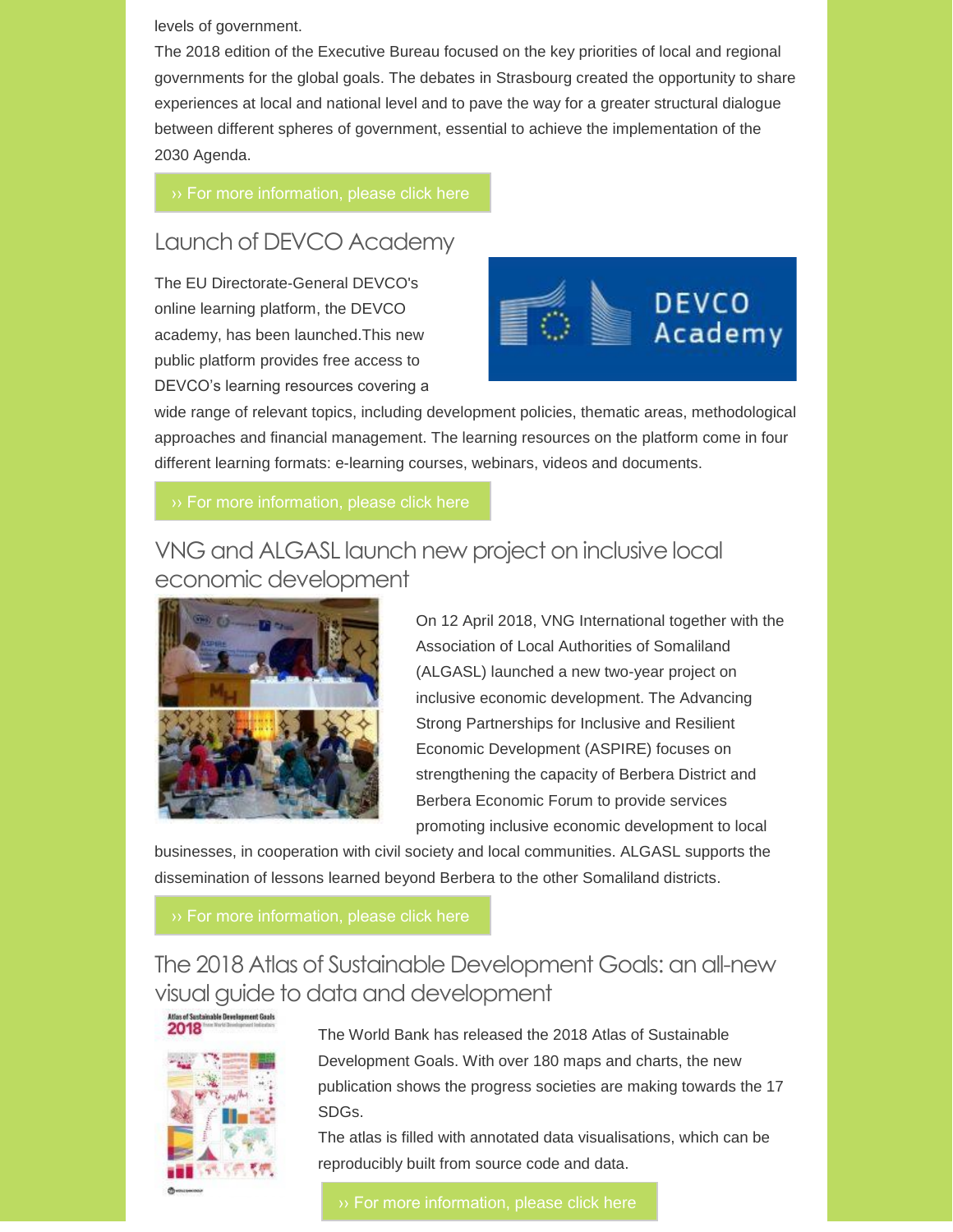## Somaliland LGA adopts new and more inclusive constitution

As the culmination of an intensive participatory process supported by VNG International through its Inclusive Decisions At Local Level (IDEAL) programme, the Association of Local Government Authorities of Somaliland (ALGASL) unanimously adopted a revised constitution during a Special General Assembly held on 9 April 2018. All of ALGASL's member districts participated. Amongst others, the new constitution provides for a more inclusive composition of ALGASL's governing bodies, such as mandatory female representation and representation from rural districts.

## Info, Links, Downloads

#### Local and Regional Governments' Forum at HLPF 2018

![](_page_3_Picture_5.jpeg)

Co-hosted by UNDESA, UN-Habitat, and the Global Taskforce of Local and Regional Governments, the first Local and Regional Governments' Forum will take place from 9 - 18 July in New York, in the

margins of the 2018 High-Level Political Forum to explore the important role of Local and Regional Governments in the implementation and follow-up and review of the 2030 Agenda. The adoption of an integrated approach to territorial development and the progressive recognition and global awareness of the role of local and regional governments as key development actors to implement the 2030 Agenda is a ground-breaking and indispensable shift. Local and regional governments have a wealth of valuable experience in the "localisation" of the 2030 Agenda, where they provide leadership in the mobilisation of a wide range of stakeholders, the facilitation of "bottom-up" and inclusive processes, and the formation of multi-stakeholder partnerships. This work directly supports the transformation towards sustainable and resilient societies, the thematic focus of the 2018 HLPF.

## CEPA 17 Experts Call for Investing in Public Servants to Deliver on SDGs

The UN Committee of Experts on Public Administration met for its 17th session to discuss 'Readying Public Institutions for the Implementation of the SDGs', from 23 - 27 April in New York. Topics examined by the Committee include: effective, accountable and inclusive institutions at all levels; policy and institutional

![](_page_3_Picture_11.jpeg)

coherence; principles of effective governance for sustainable development; capacities and budgetary resources for 2030 Agenda's implementation; awareness, competencies and skills of civil servants; participation and engagement in SDG implementation; misconduct and corruption in the public sector; and enhancing and equipping institutions in urban and rural communities to support societal changes required under the 2030 Agenda.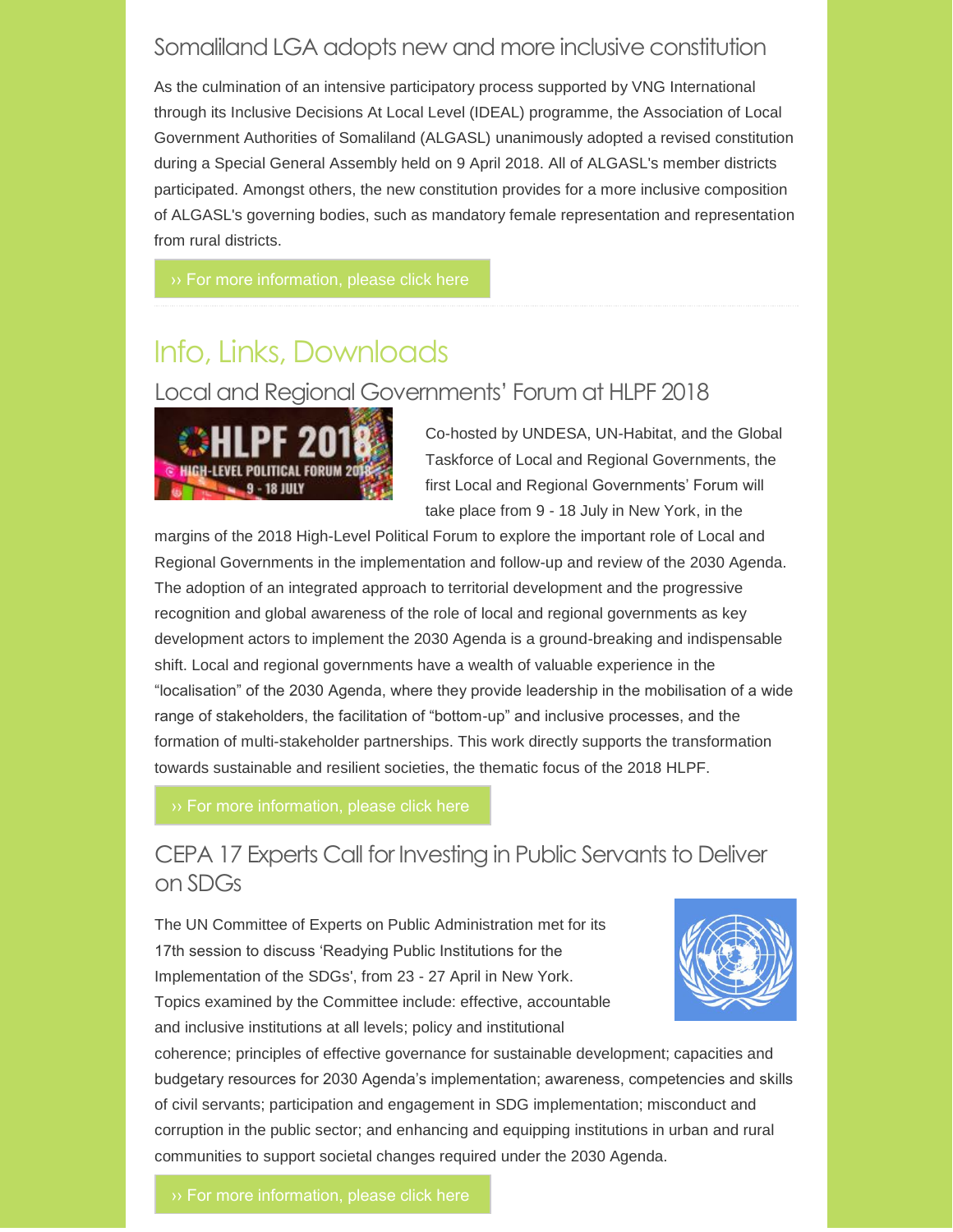## Local authorities in EU external action after 2020: Strategic actors or distant voices?

![](_page_4_Picture_1.jpeg)

A new buzzword has appeared in the richly endowed development jargon: multi-actor partnerships. It reflects the gradual realisation that central governments alone cannot deliver the goods. Effective collaboration with other actors, including civil society, the private sector as well as local

authorities, is key to transform economies, galvanise societies and ensure better governance.

## UNSD Opens Access to Data on SDG Progress

The UN Statistics Division of the Department of Economic and Social Affairs launched an online data hub that provides access to official SDG data, covering 132 out of the 232 SDG indicators. The data can be explored by SDG, country, or region,

and as global aggregates, and can be viewed as maps and other visualisations.

![](_page_4_Picture_8.jpeg)

The 5th Conference of Local and Regional Authorities (ICLEI) call for decentralisation of water management

![](_page_4_Picture_11.jpeg)

Local governments came together at the 5th Conference of Local and Regional Authorities, held in Brasilia during the 8th World Water Forum, calling for a decentralised approach to financing and management of water resources. Local governments focused on the need to foster stronger and more diversified partnerships to better

coordinate complex water governance systems. Also, the importance of a multilevel alignment to promote general access to water, and greater coordination between federal, state and municipal entities, was highlighted.

The Basque Country presents the Agenda Euskadi Basque Country 2030, aligned with the Sustainable Development Goals of the UN

![](_page_4_Picture_16.jpeg)

The document constitutes the next step in the commitment of the Basque Government to focus its public policies on the challenges of the UN´s 2030 Agenda. This is the first Public Administration of the Spanish State to reflect its compromise with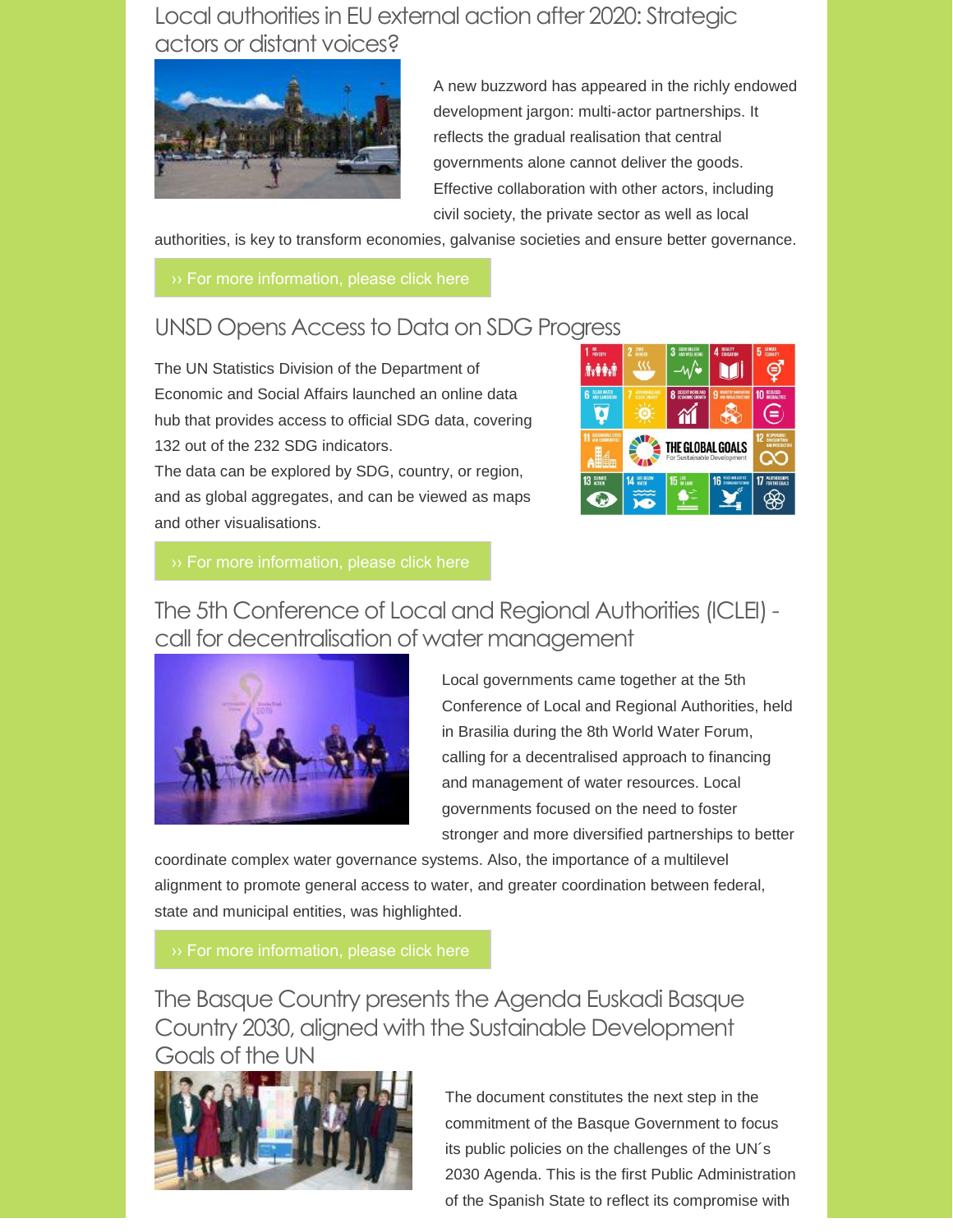the 2030 Agenda. The president of the autonomous government of the Basque Country stressed the importance of the implication of the sub-state entities for the consecution of the SDGs.

## **Courses**

![](_page_5_Picture_3.jpeg)

# swissace

International Training Centre (ILO)

›› Effective Project [Implementation](https://delog.org/web/mailster/10328/00000000000000000000000000000000/aHR0cHM6Ly93d3cuaXRjaWxvLm9yZy9lbi9hcmVhcy1vZi1leHBlcnRpc2UvcHJvamVjdC1hbmQtcHJvZ3JhbW1lLWN5Y2xlLW1hbmFnZW1lbnQvZWZmZWN0aXZlLXByb2plY3QtaW1wbGVtZW50YXRpb24_c2V0X2xhbmd1YWdlPWVu) Date: 9 - 13 July, 2018 Apply by: 25 June, 2018 Place: Turin, Italy

›› [Monitoring and evaluation of](https://delog.org/web/mailster/10328/00000000000000000000000000000000/aHR0cHM6Ly93d3cuaXRjaWxvLm9yZy9lbi9hcmVhcy1vZi1leHBlcnRpc2UvcHJvamVjdC1hbmQtcHJvZ3JhbW1lLWN5Y2xlLW1hbmFnZW1lbnQvbW9uaXRvcmluZy1hbmQtZXZhbHVhdGlvbi1vZi1kZXZlbG9wbWVudC1wcm9qZWN0cz9zZXRfbGFuZ3VhZ2U9ZW4)  [development projects and programmes](https://delog.org/web/mailster/10328/00000000000000000000000000000000/aHR0cHM6Ly93d3cuaXRjaWxvLm9yZy9lbi9hcmVhcy1vZi1leHBlcnRpc2UvcHJvamVjdC1hbmQtcHJvZ3JhbW1lLWN5Y2xlLW1hbmFnZW1lbnQvbW9uaXRvcmluZy1hbmQtZXZhbHVhdGlvbi1vZi1kZXZlbG9wbWVudC1wcm9qZWN0cz9zZXRfbGFuZ3VhZ2U9ZW4) Date: 10 - 21 September, 2018 Apply by: 20 August, 2018 Place: Turin, Italy

![](_page_5_Picture_8.jpeg)

Schweizerische Eidgenossenschaft Confédération suisse Confederazione Svizzera Confederaziun svizra

**Swiss Agency for Development** and Cooperation SDC

Swiss Agency for Development and Cooperation (SDC)

[›› Thinking and working politically](https://delog.org/web/mailster/10328/00000000000000000000000000000000/aHR0cHM6Ly9kZWxvZy5vcmcvd2ViL3dwLWNvbnRlbnQvdXBsb2Fkcy8yMDE4LzA2L1RoaW5raW5nLWFuZC13b3JraW5nLXBvbGl0aWNhbGx5LUNvdXJzZS1TZXB0XzIwMThfZmluYWwucGRm)

Date: 11 - 12 September, 2018 Apply by: 12 July, 2018 Place: Bern, Switzerland

#### Swiss Peace

[›› Executive Program in Civilian](https://delog.org/web/mailster/10328/00000000000000000000000000000000/aHR0cDovL3d3dy5zd2lzc3BlYWNlLmNoL2NvdXJzZXMvY2VydGlmaWNhdGUtcHJvZ3JhbXMvcGVhY2VidWlsZGluZy1lc3NlbnRpYWxzLmh0bWw)  [Peacebuilding Essentials](https://delog.org/web/mailster/10328/00000000000000000000000000000000/aHR0cDovL3d3dy5zd2lzc3BlYWNlLmNoL2NvdXJzZXMvY2VydGlmaWNhdGUtcHJvZ3JhbXMvcGVhY2VidWlsZGluZy1lc3NlbnRpYWxzLmh0bWw) Date: September 2018 - August 2019 Apply by: 30 June, 2018 Place: Basel, Switzerland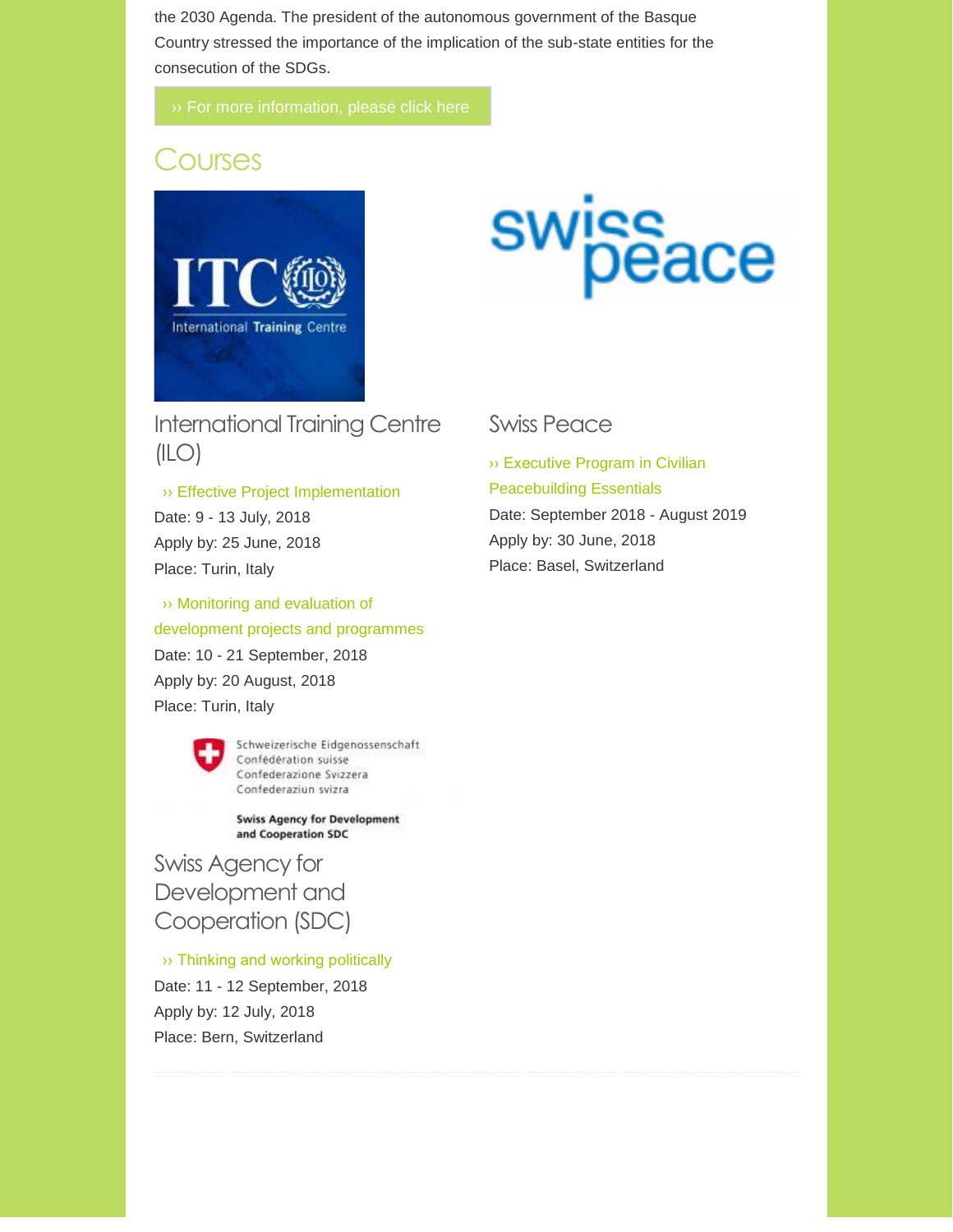## Studies and Publications

# Local Governance and Decentralisation

"It Is About Time to Promote Policy and Institutional Coherence for the SDGs"

![](_page_6_Picture_3.jpeg)

#### **International Institute for Sustainable Development (IISD), 2018**

The SDGs are designed as "indivisible" and this means that each Goal needs the involvement of several or many sectors at several levels. This paper by the UN

Committee of Experts on Public Administration (CEPA) suggests combining nine different approaches to promote coherence for implementation of the SDGs, and outlines ten recommendations for achieving these goals.

## Community-driven development: does it build social cohesion or infrastructure?

#### **International Initiative for Impact Evaluation (3ie), 2018**

This paper synthesises evidence on 23 community-driven development programmes. It examines whether programme objectives and design have changed over the decades and how effective community driven development (CDD) has been in improving outcomes. It combines narrative synthesis and meta-analysis to examine the impact of these programmes along their causal chain.

[›› More information](https://delog.org/web/mailster/10328/00000000000000000000000000000000/aHR0cDovL3d3dy4zaWVpbXBhY3Qub3JnL21lZGlhL2ZpbGVyX3B1YmxpYy8yMDE4LzAzLzEyL3dwMzAtY2RkLnBkZg)

## Devolution after Brexit – Managing the environment, agriculture and fisheries

#### **Institute for Government, 2018**

This report by the Institute for Government argues that after Brexit all four governments of the UK – Scotland, Wales, Northern Ireland and Westminster – must go back to the drawing board to redefine their relationships. The authors argue that the devolution arrangements of the late 1990s were designed to function within membership of the EU. On that account, the report makes recommendations for how the four governments can work together now and after Brexit.

![](_page_6_Picture_15.jpeg)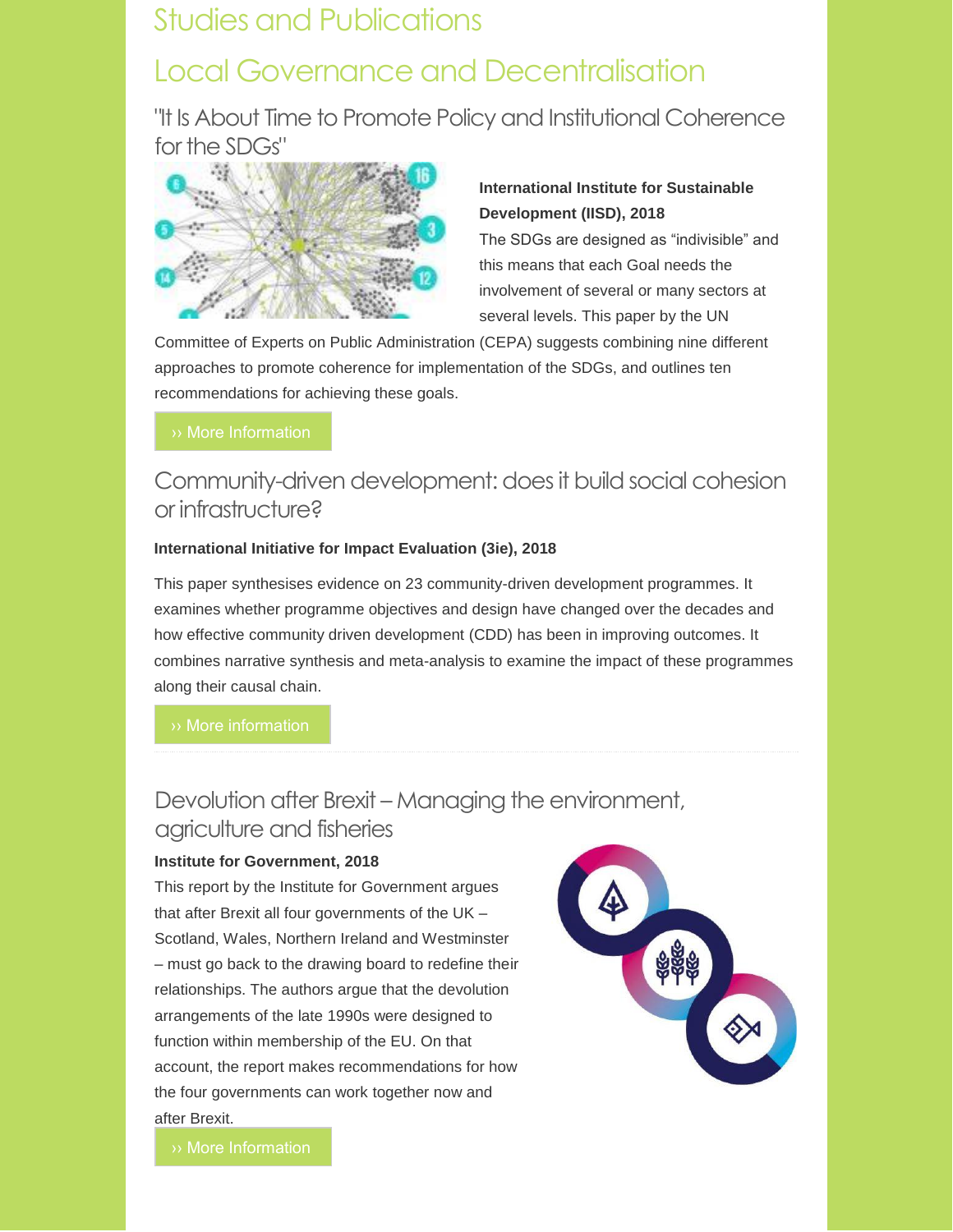The future is decentralised: Block chains, distributed ledgers & the future of sustainable development

#### **UNDP, 2018**

Block chains can ease the frictions that prevent a vast array of sustainability, humanitarian, and environmental initiatives from fulfilling their potential.

This white paper explains how this unconventional technology works and how it is already being used to pursue conventional ends. It illustrates how block chains have brought new levels of efficiency and effectiveness to the fields of development aid, supply chain management, renewable energy, economic growth, and several others.

## Fiscal Decentralisation / Local Finance

#### UN-Habitat Municipal Finance Handbook Advances NUA, SDG 11

#### **International Institute for Sustainable Development (IISD, 2018)**

The UN Human Settlements Programme (UN-Habitat) has launched a resource guide on municipal finance, highlighting the importance for the implementation of the New Urban

![](_page_7_Picture_9.jpeg)

Agenda (NUA) and the SDGs, particularly SDG 11 (sustainable cities and communities). The handbook provides city leaders with a range of financing solutions that emphasise sustainability, inclusion and financial autonomy, aiming to contribute to discussions on how cities can finance large capital expenditures, infrastructure maintenance and operation, and public services.

## Local governance, decentralisation and anti-corruption in Bangladesh and Nigeria

#### **ODI, 2018**

This report by ODI aims to deepen understandings of the links between decentralised governance and corruption, and the implications of such linkages and dynamics for the effectiveness of anti-corruption measures at the local level. It synthesises the findings from two in-depth case studies on decentralised governance and corruption in Bangladesh and Nigeria.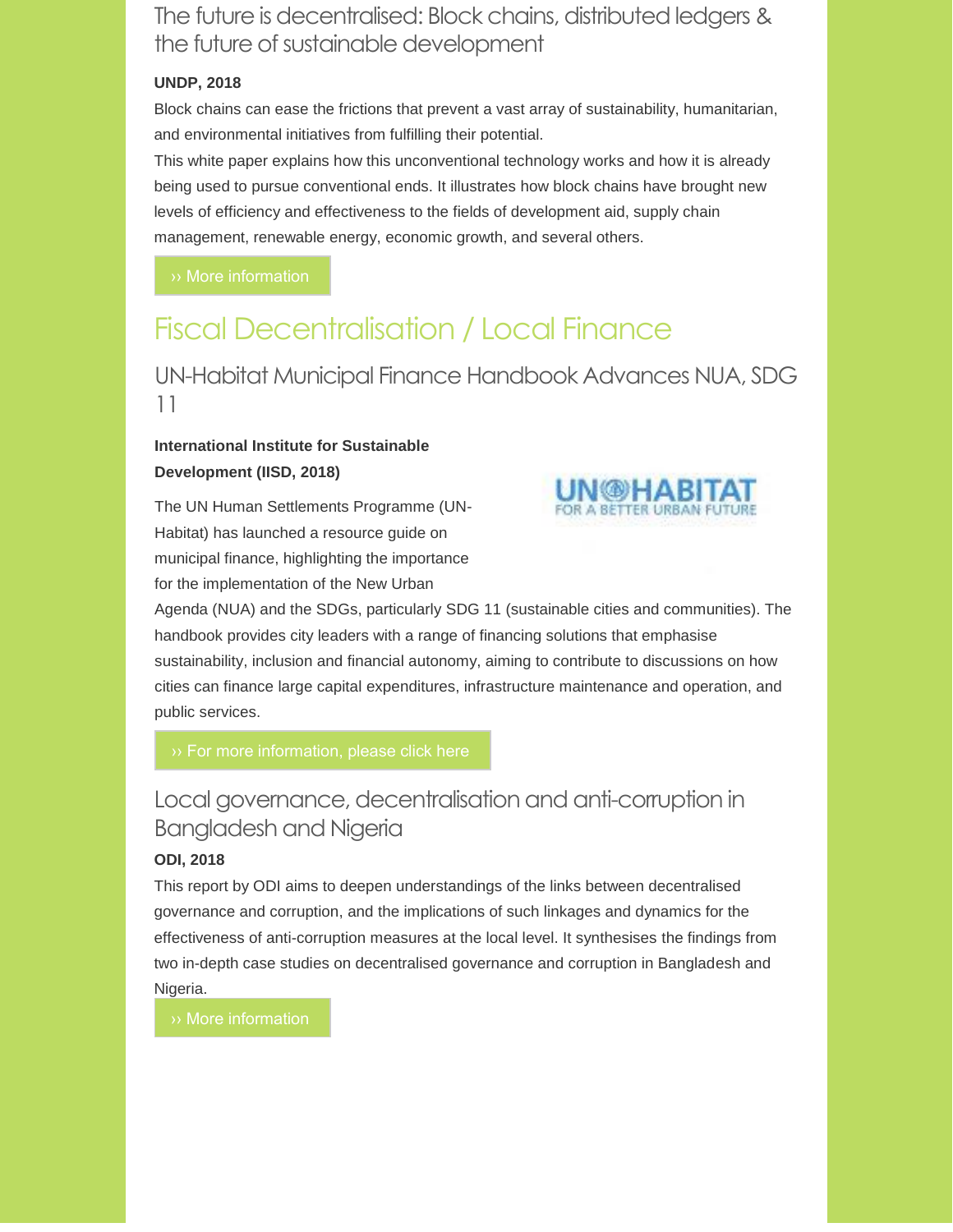River basin management and fiscal decentralisation: mutually supportive or counterproductive? A case study of Mongolia

![](_page_8_Picture_1.jpeg)

#### **German Development Institute (DIE), 2018**

In the last decade, Mongolia has undergone parallel processes of institutionalising River Basin Organisations (RBOs) and of fiscal decentralisation. River basin management calls for managing water resources at the river basin level in order to promote a sustainable resource use. However, often RBOs remain underfunded. Fiscal decentralisation involves shifting certain fiscal responsibilities to

lower levels of government. Against this background, this paper by the German Development Institute (DIE) asks whether fiscal decentralisation supports or counteracts river basin management in the Mongolian case.

# Migration & forced displacement

Working Together for Local Integration of Migrants and Refugees

![](_page_8_Picture_8.jpeg)

#### **OECD, 2018**

This report by OECD describes what it takes to formulate a placebased approach to integration through concerted efforts across levels of government as well as between state and non-state actors. It draws on both quantitative evidence, from a statistical database, and qualitative evidence from a survey of 72 cities. These include nine large European cities (Amsterdam, Athens, Barcelona, Berlin, Glasgow, Gothenburg, Paris, Rome and Vienna)

and one small city in Germany (Altena), which are the subject of in-depth case studies. The report also presents a 12-point checklist, a tool that any city or region can use to work across levels of government and with other local actors in their efforts to promote more effective integration of migrants.

[›› More Information](https://delog.org/web/mailster/10328/00000000000000000000000000000000/aHR0cHM6Ly93d3cub2VjZC1pbGlicmFyeS5vcmcvc29jaWFsLWlzc3Vlcy1taWdyYXRpb24taGVhbHRoL3dvcmtpbmctdG9nZXRoZXItZm9yLWxvY2FsLWludGVncmF0aW9uLW9mLW1pZ3JhbnRzLWFuZC1yZWZ1Z2Vlc185Nzg5MjY0MDg1MzUwLWVu)

## Localising the SDGs

#### Stakeholders Assess Local, Regional Involvement in Sustainable Development Agendas

#### **International Institute for Sustainable Development, 2018**

Cities Alliance and adelphi published a report on 'Local and Regional Governments in the Follow-up and Review of Global Sustainability Agendas'.The report outlines recommendations for strengthening synergies between the follow-up and review of the urban dimension of the 2030 Agenda for Sustainable Development, the Paris Agreement on climate

change and the New Urban Agenda, and for further involving local and regional governments.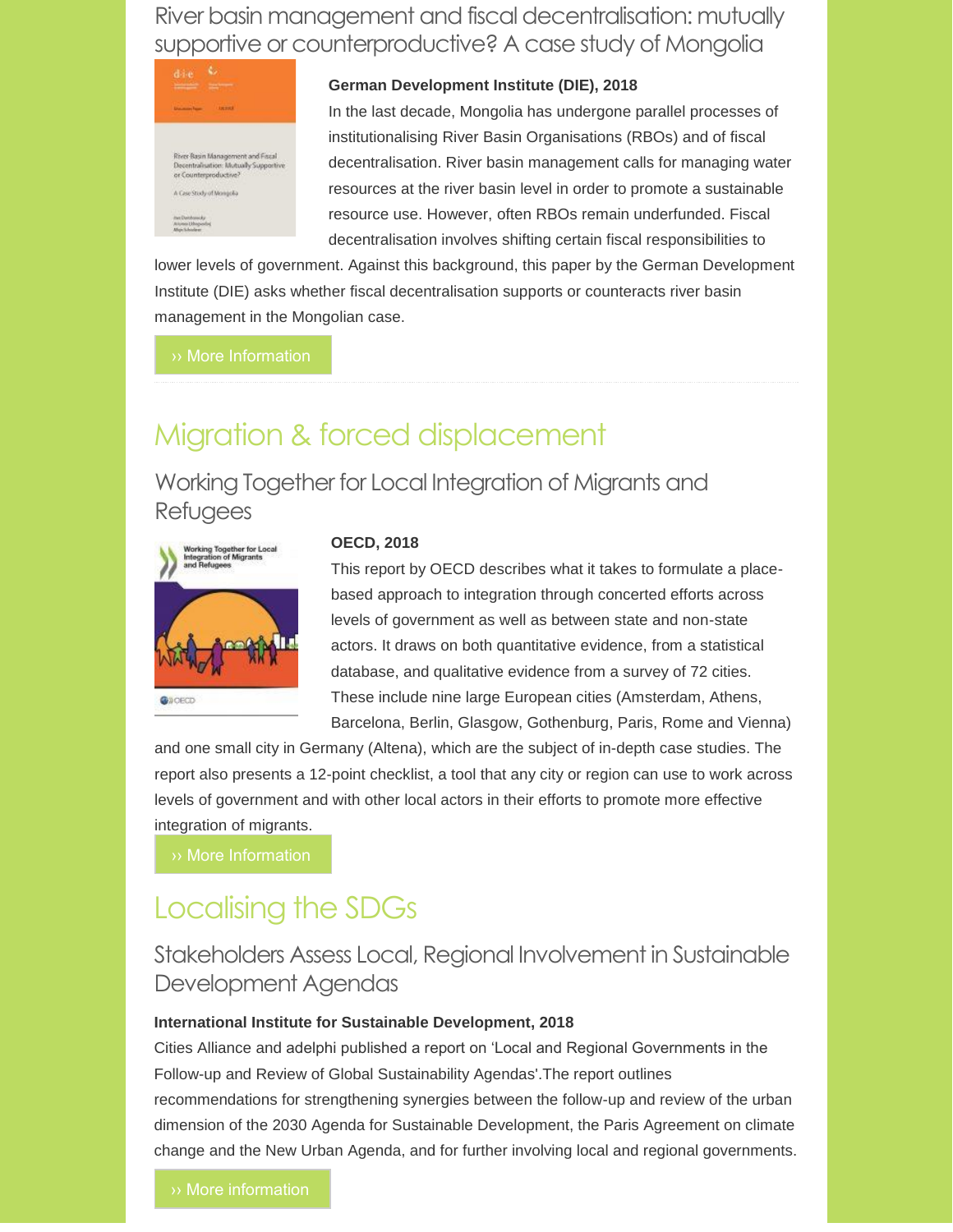Localising the Sustainable Development Goals (SDGs), Options for India

#### **FLEDGE, 2018**

The Forum for Law, Environment, Development and Governance (FLEDGE) launched its new report on SDGs focusing on how they can be localised at village level in India. The report explores the option of positioning the SDGs within the Gram Panchayat Development Plans' (GPDP) planning process. To further this, this paper reviews the National Guidelines for Preparation of GPDP in a bid to centralise the SDGs within the planning framework. It is believed that this can facilitate better practice of the

![](_page_9_Picture_3.jpeg)

Localising the Sustainable Development Goals (SDGs) Options for India

![](_page_9_Picture_5.jpeg)

Anirudh Chakradhar Balakrishna Pisupati

constitutional idea of participatory democracy and planning while promoting development toward India's Targets on the Sustainable Development Goals. The Ministry of Panchayat Raj (Government of India) will be using the framework as a part of developing the village level development plans.

## Early Views of ASEAN's 'Frontrunner Cities' on the Sustainable Development Goals (SDGs) and Local Data Management

![](_page_9_Picture_10.jpeg)

The adoption of the Sustainable Development Goals (SDGs) in 2015 as one of the core frameworks driving the 2030 Agenda for Sustainable Development provided the impetus to design a new phase of the ASEAN ESC Model Cities programme which is aligned to the SDGs. This report aims to present the perspectives and practical viewpoints of stakeholders about localising the SDGs.

Therefore, the author conducted surveys among national and local stakeholders who have participated in the Model Cities Programme. The survey covered stakeholders' viewpoints on the SDGs and aimed to uncover their

early/first impressions perceptions, expectations and priorities regarding the global goals.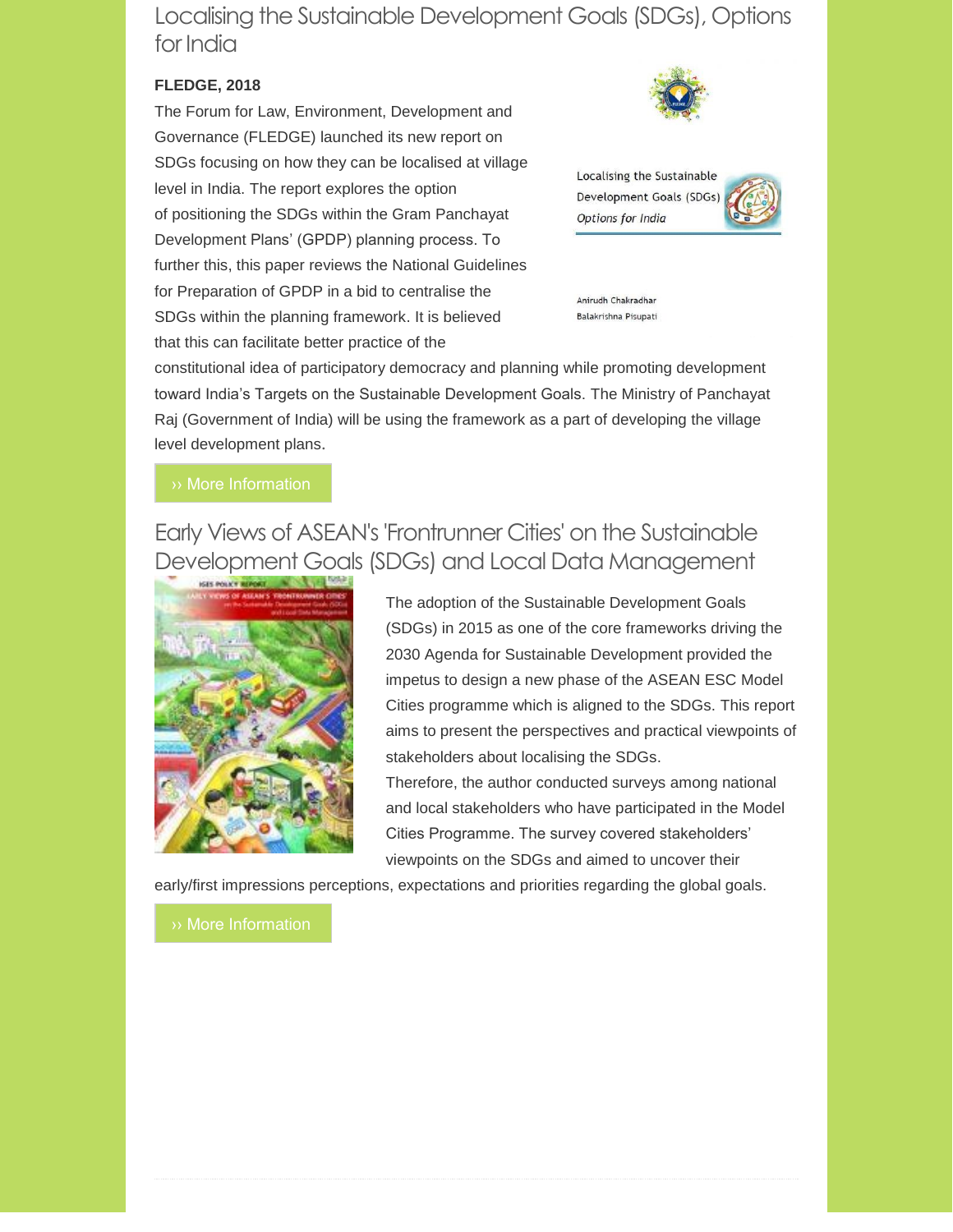## Strengthening Local Government Action in Central Africa

#### **UNDP, 2018**

The search for the most appropriate means of localising the SDGs is critical to the successful implementation and optimisation of the Agenda 2063 and the 2030 Agenda in Africa. Drawing from research on the state of local governance in Central Africa, the report's outputs are expected to strategically contribute to the localisation of the SDGs by providing a set of recommendations for fostering inclusive services delivery, enhance local economic development and reinforce related capacities of Local Governments in Africa.

![](_page_10_Picture_3.jpeg)

Empowered lives. Resilient nations.

# Urban & Territorial Governance

Leading Change: Delivering the New Urban Agenda through Urban and Territorial Planning

![](_page_10_Picture_8.jpeg)

#### **UN-Habitat, 2018**

The International Guidelines on Urban and Territorial Planning (IG-UTP) are a pivotal component of the framework for delivering a sustainable urban future. This book by UN-Habitat contains the strategic considerations and supporting line of reasoning that need to be considered when applying the IG-UTP. It is not a primer on planning and hence does not cover every issue encompassed by the IG-UTP.

[›› More Information](https://delog.org/web/mailster/10328/00000000000000000000000000000000/aHR0cHM6Ly91bmhhYml0YXQub3JnL2Jvb2tzL2xlYWRpbmctY2hhbmdlLWRlbGl2ZXJpbmctdGhlLW5ldy11cmJhbi1hZ2VuZGEtdGhyb3VnaC11cmJhbi1hbmQtdGVycml0b3JpYWwtcGxhbm5pbmcv)

## Rethinking Regional Development Policy-making

#### **OECD, 2018**

This report by OECD addresses questions related to the improvement of the design and delivery of regional development policies: What can governments do to enhance economic development in regions and cities? What lessons can be drawn from theory and practice to ensure public spending and investments contribute to regional development as effectively as possible? Bringing together frontier economic theory and country practices regarding performance frameworks, financial instruments, policy conditionalities, contractual arrangements and behavioural insights in regional policy, this report identifies cross-cutting lessons to help policy-makers manage common trade-offs when designing public expenditure and investment programmes for the development of regions and cities.